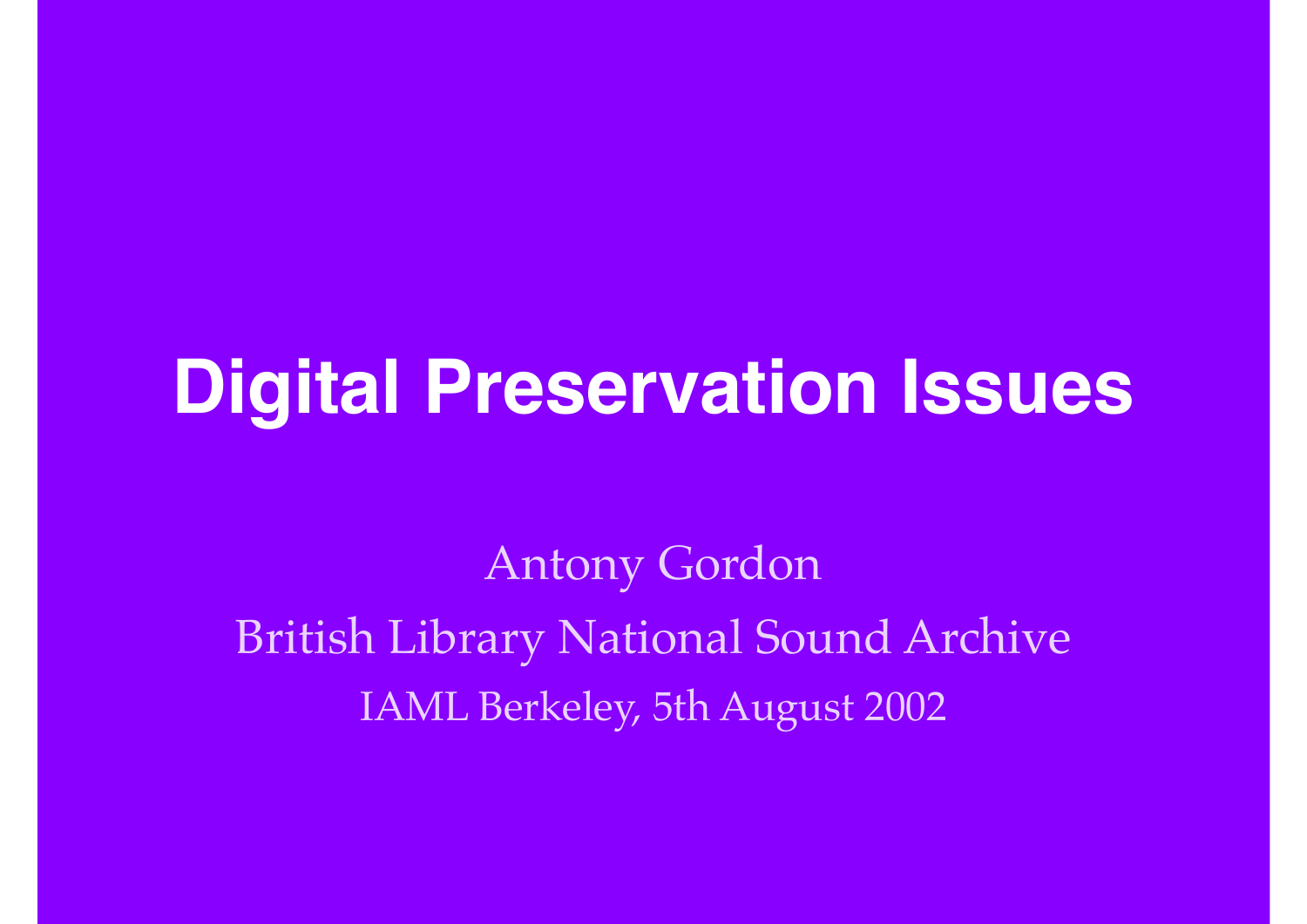# **Summary**

- **• Not about digitization for preservation**
- **• Preservation issues in existing media**
- **• Carrier formats change is continual**
- **• What is digital? Why is context important?**
- **• Obsolescence problems**
- **• Digital media degradation**
- **• Digital preservation and digital stores**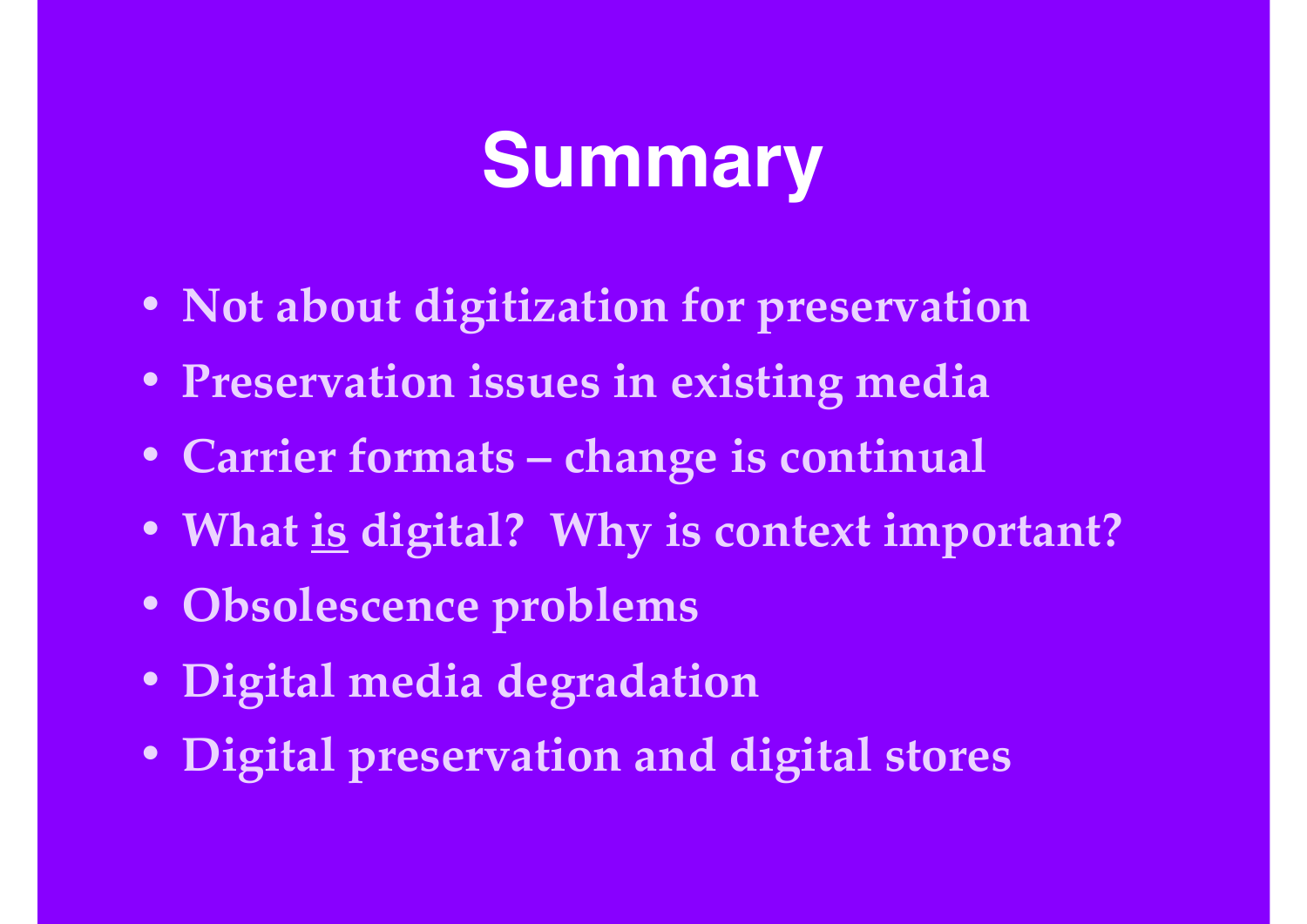### **Digital is forever?**

#### **This is a dangerous illusion!**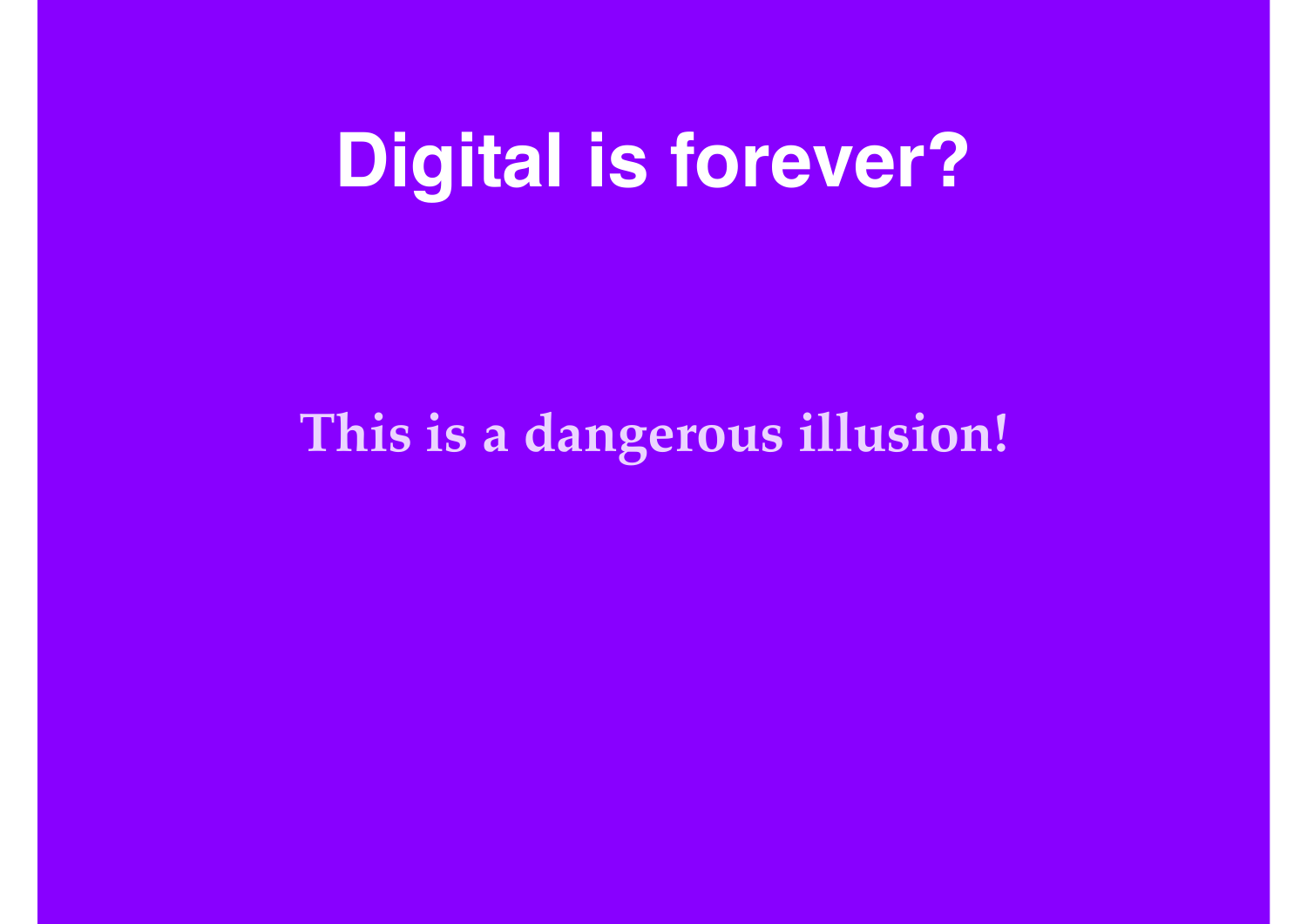## **Analogue audio carriers**

- **• cylinders (mostly wax)** *fragile*
- **• coarsegroove discs (mostly shellac)**
- **• Metal/glass platters coated with a thin layer of lacquer / cellulose nitrate –** *very fragile*
- **• microgroove discs (vinyl)**
- **• steel wire**
- **• flexible ferromagnetically-coated plastic strips (tape)**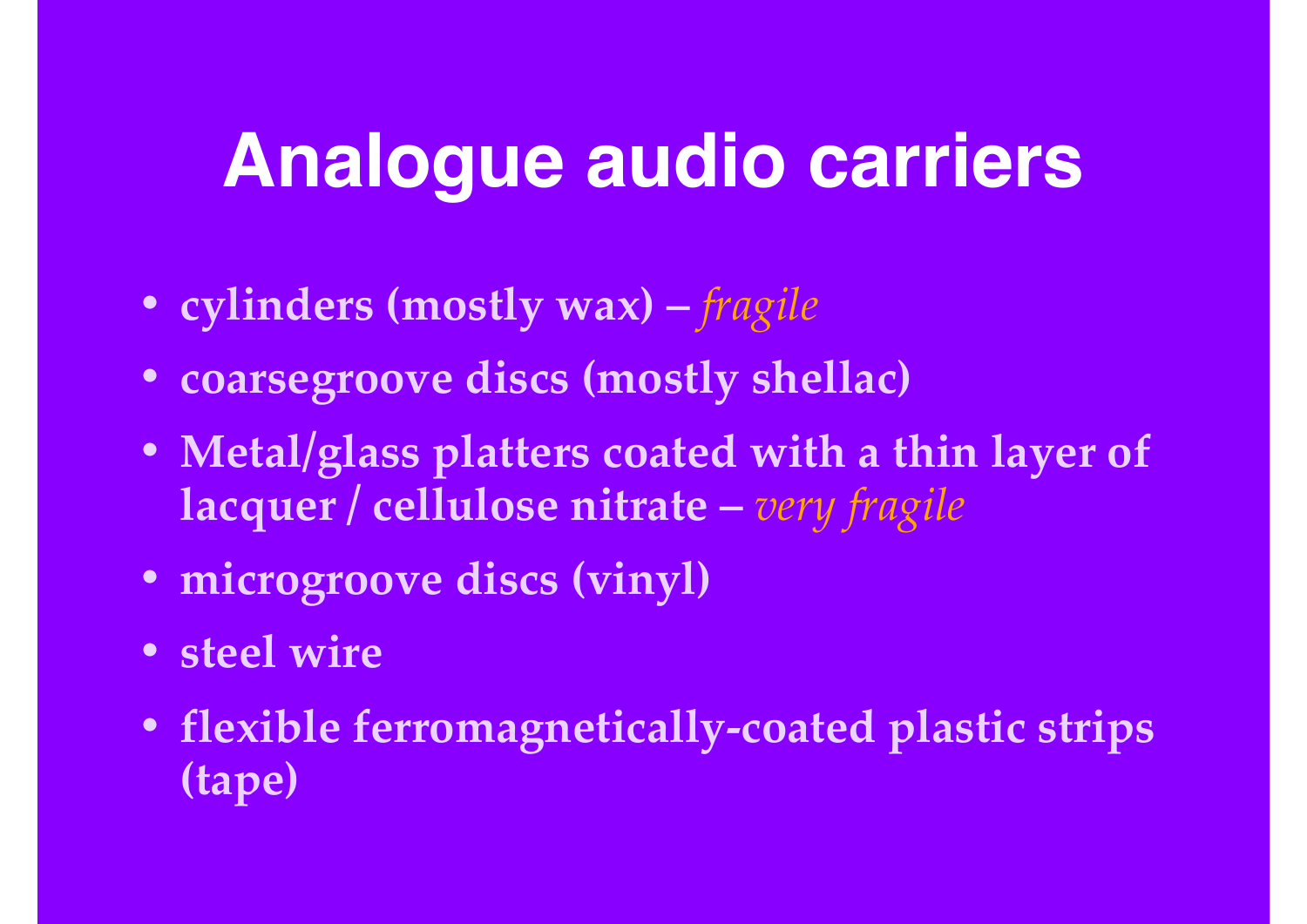# **Digital audio carriers**

- **• Digital Audio Tape (R-DAT)**
- **• compact disc (CD)**
- **• "enhanced" CD**
- **• betamax/VHS tape cassettes (PCM-encoded)**
- **• minidisc**
- **• digital compact cassette (DCC)**
- **• DVD (digital versatile disc)**
- **• Where next? … 100Gb and upwards …**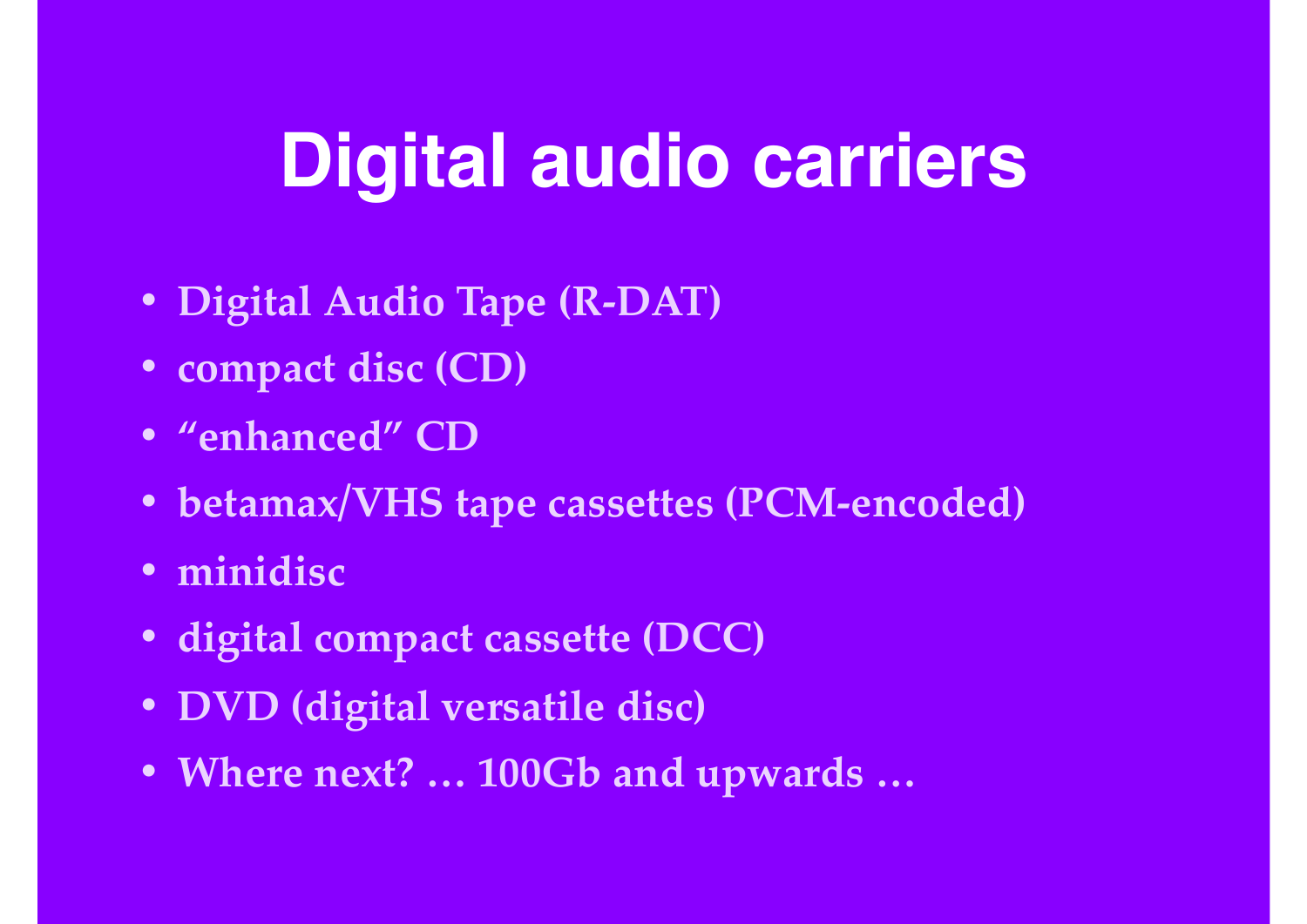### **Signal compression**

- **• Lossy compression used for minidisc, DCC, DVD, mp3 – original can never be re-created**
- **• Only lossless compression or no compression at all – should ever be used for archiving of digital originals**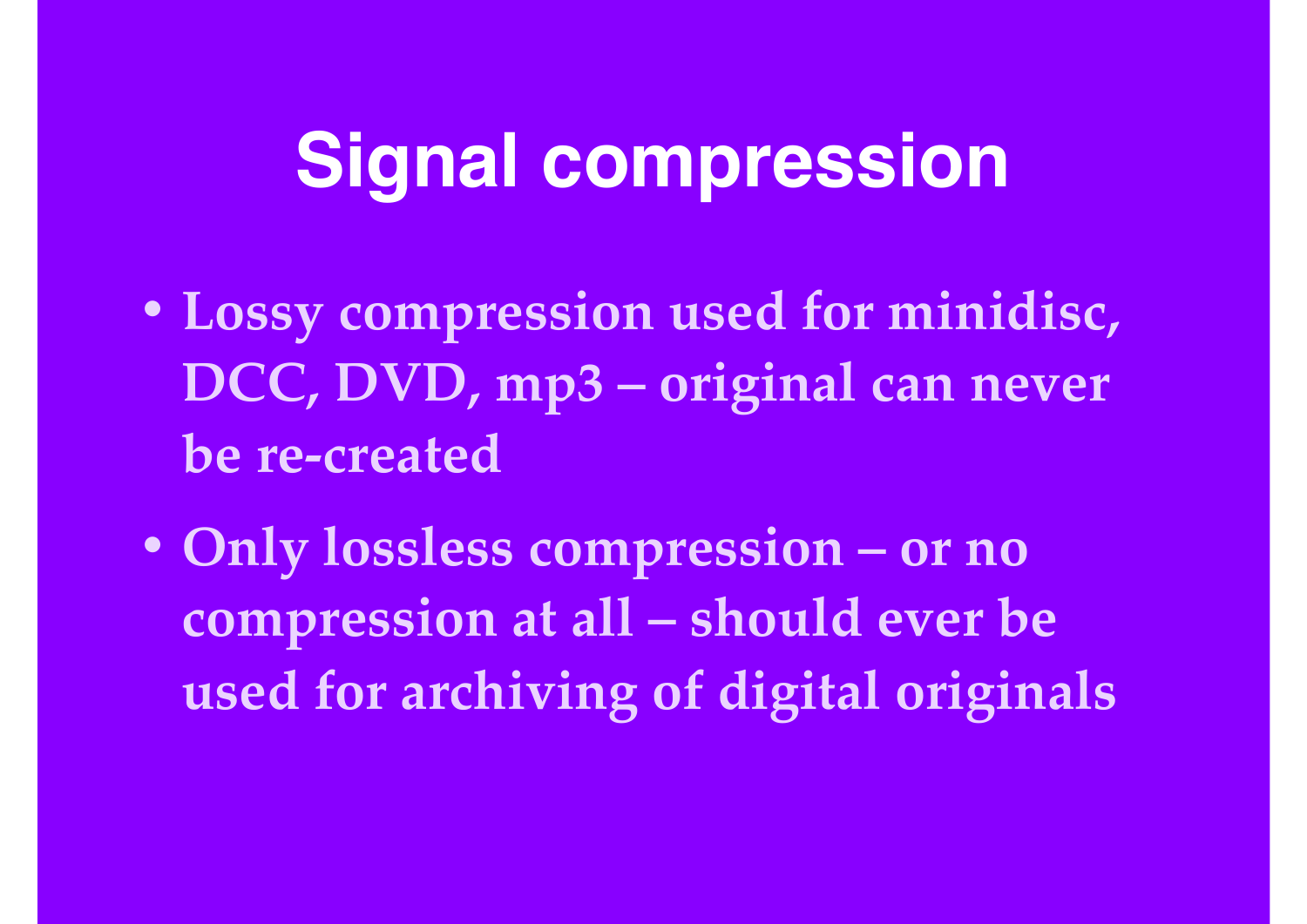#### **What do we actually mean by digital anyway?**

- *• Definition*
	- **– The representation of complex (analogue) data (sound, graphical, etc.) by encoding in any two-state (binary) system.**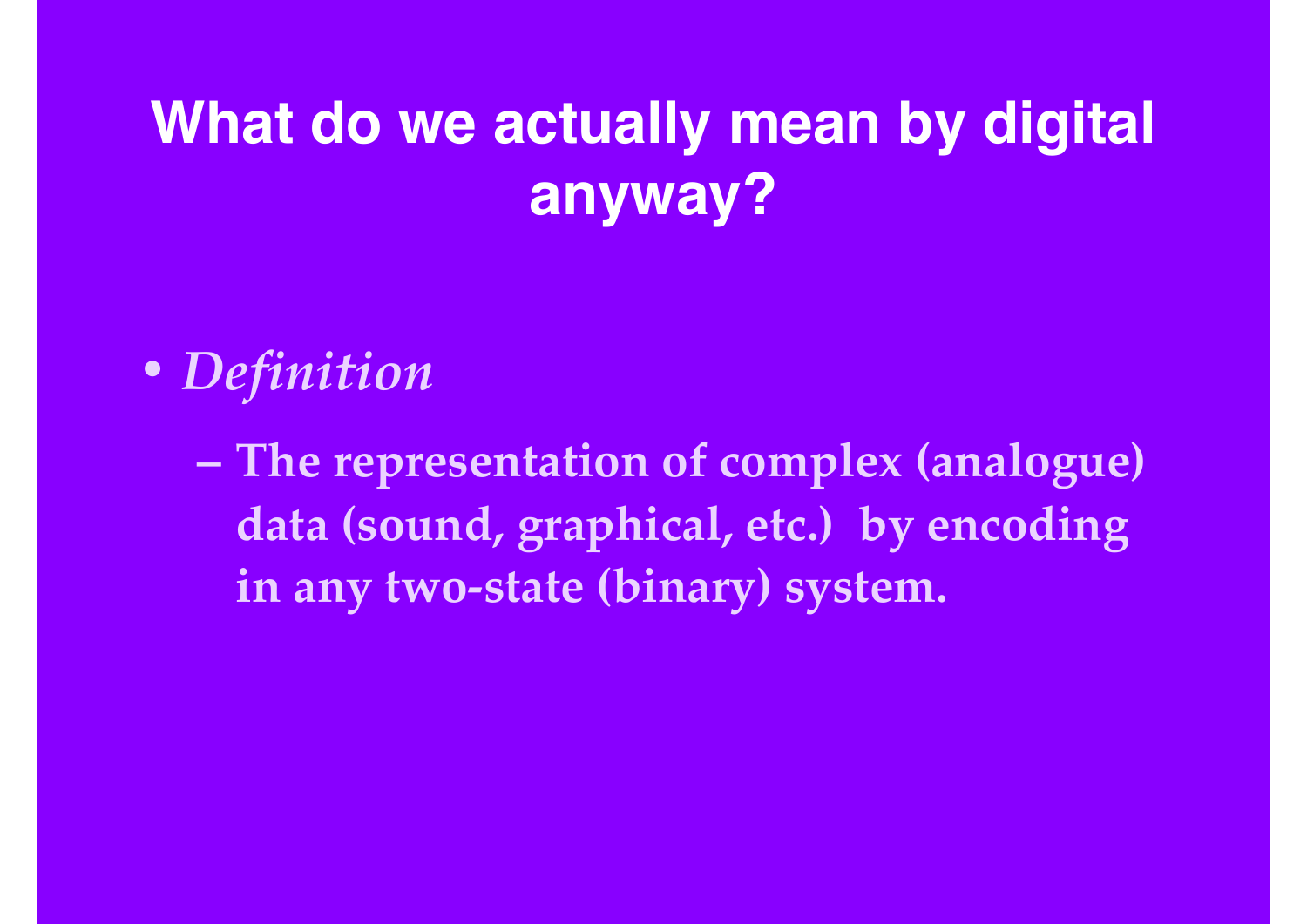# **Sampling a waveform**

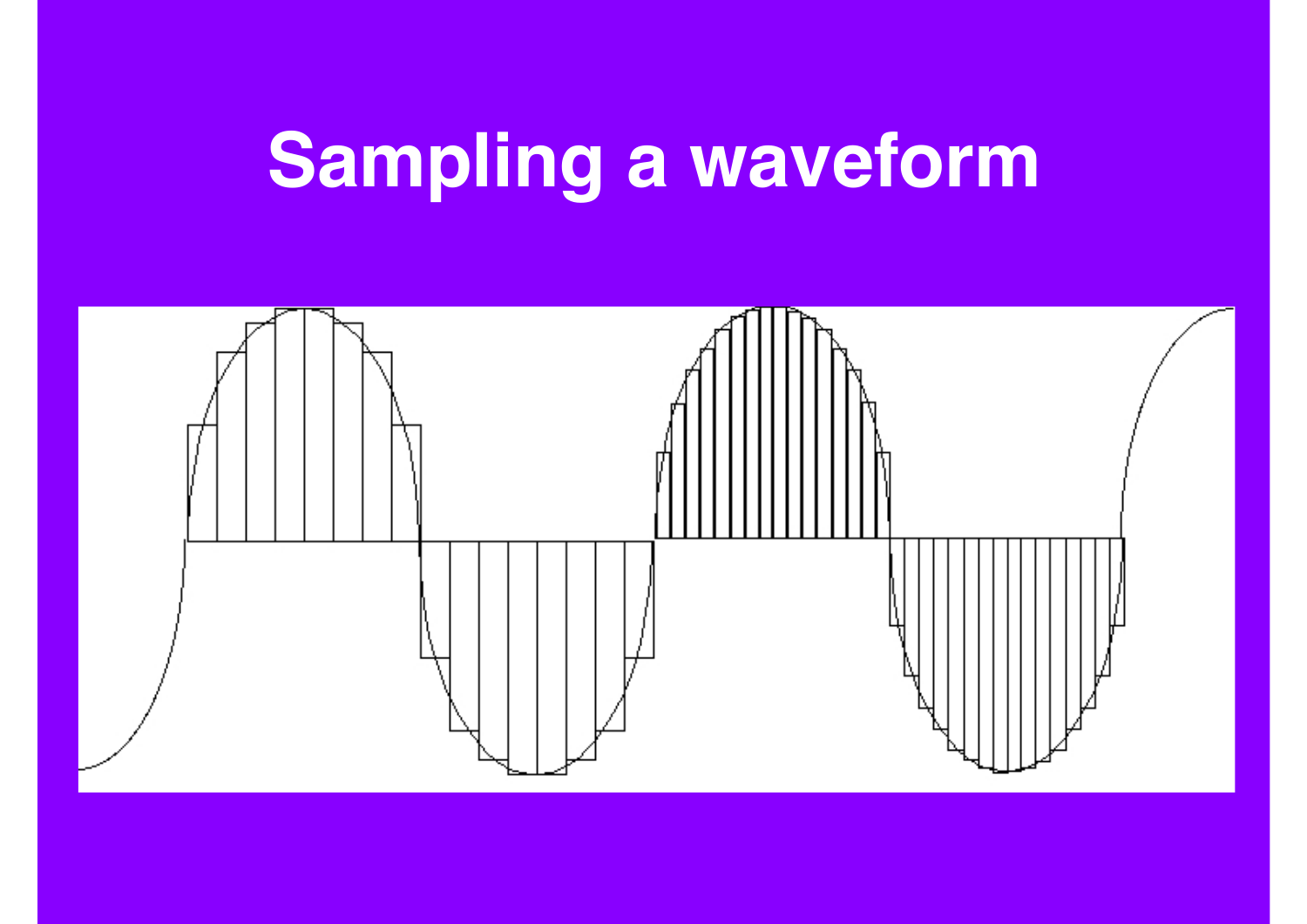#### **Case example "Red book" compact disc (16 bit resolution at 44.1kHz)**

- **• this registers 65,536 different levels, generating data at 705,600 bits per second per channel = a little under 606 Mb per hour for stereo**
- **• DVD Audio samples at 24 bit resolution and a rate of 192kHz (around 4Gb per hour for stereo)**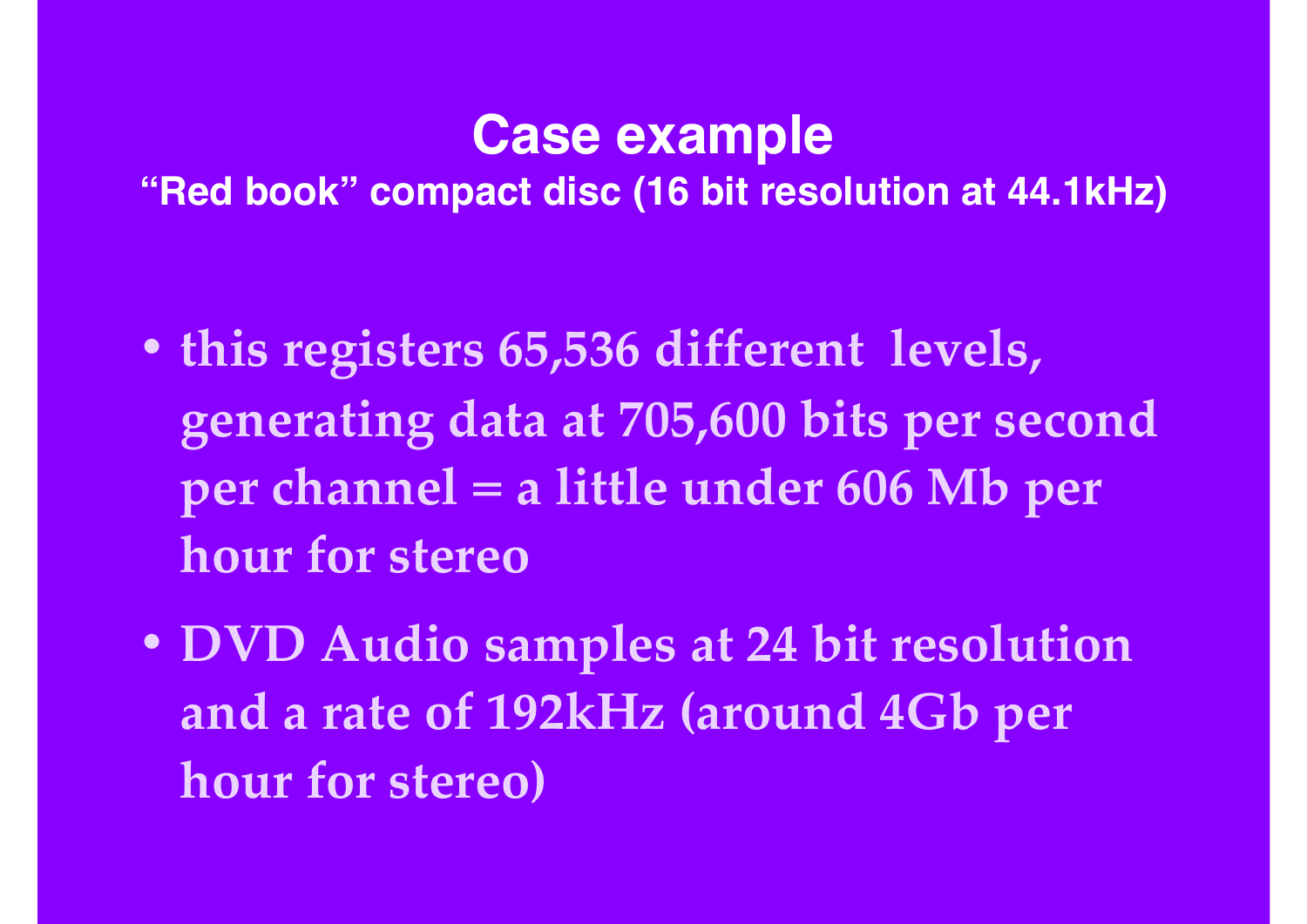#### **Data packets, redundancy and error checking**

**• Grouping of bits into: bytes (8 bits) or words (16, 20, 24, 32, 64 or 128 bits)**

#### 0001010010010100000101001101010011001101 **IAML** 000101001010100000101001101010011001101 **§†¶¶ • Error checking and data redundancy**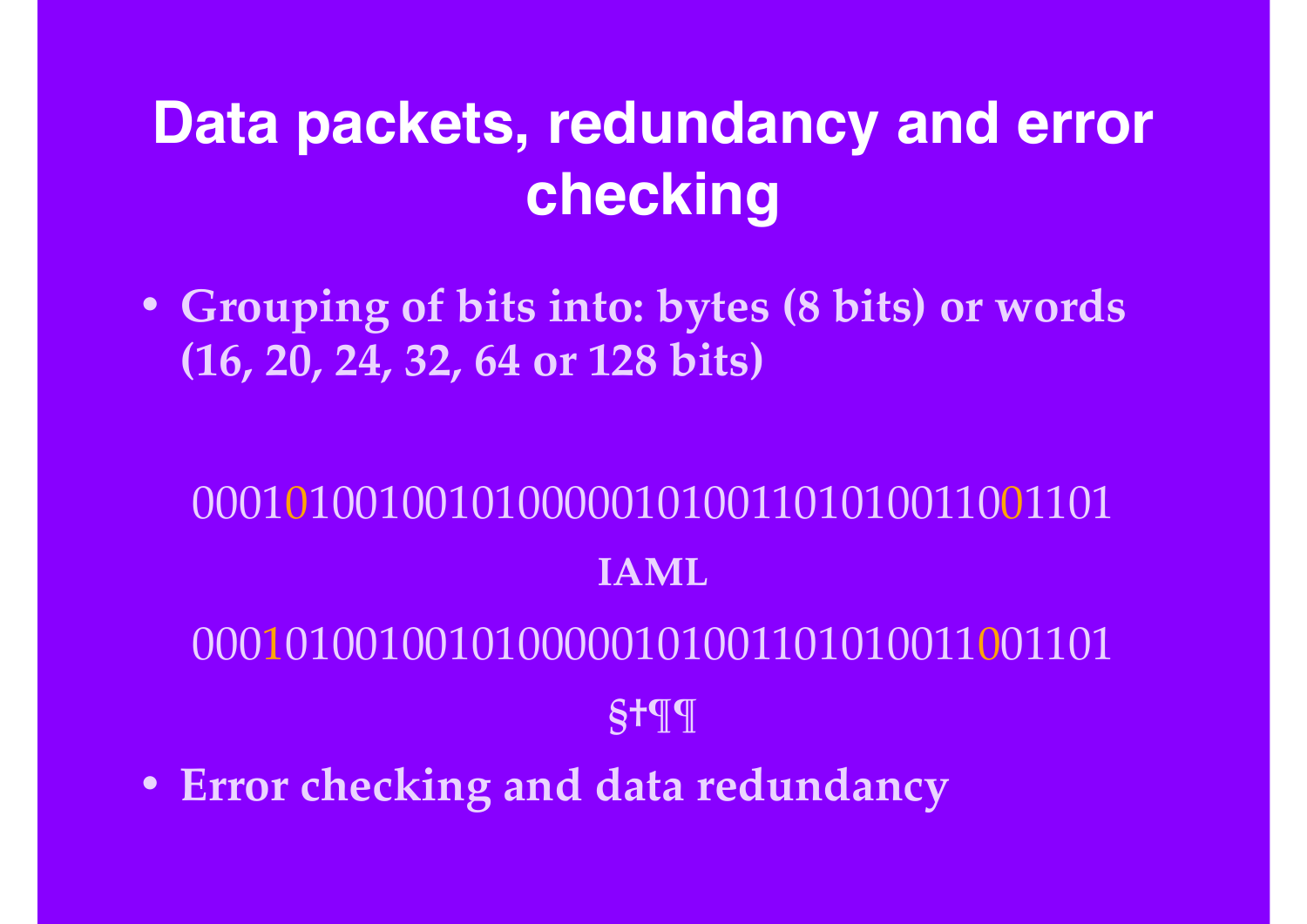## **The issue of context**

1101001100101010000110101011110001 1101001100101010000110101011110001 1101001100101010000110101011110001 1101001100101010000110101011110001

- **• text file (e.g. ASCII, RTF, Word…)**
- **• graphic image (e.g. BMP, GIF, TIFF, PNG)**
- **• sound file (e.g. WAV, RDF, AIFF)**
- **• moving image file (e.g. QTM, MPG)**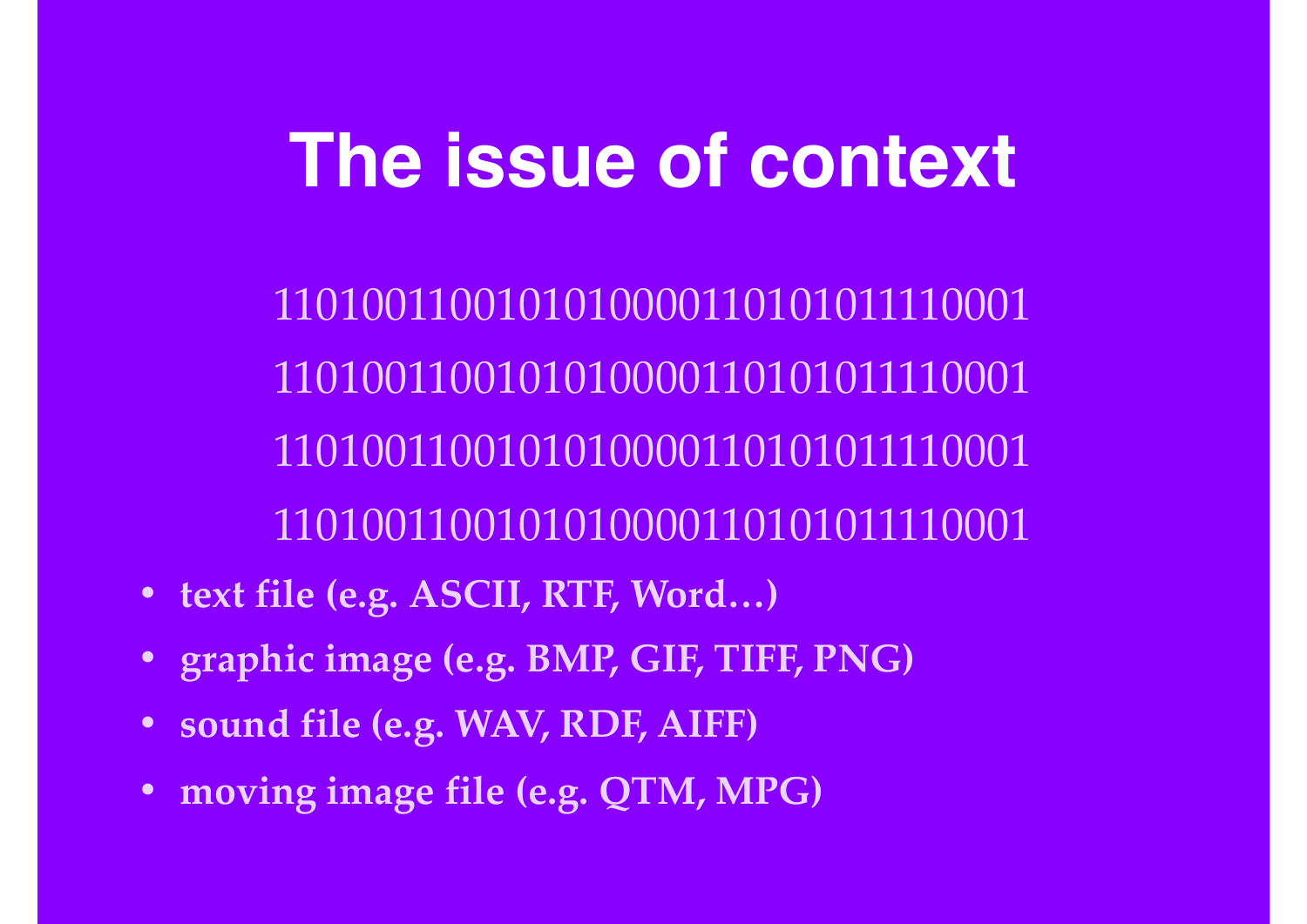#### **Hardware obsolescence**

- BBC microcomputer
- Acorn Archimedes
- Amiga
- NeXT box
- IBM-compatible PC (from 8086 to Pentium IV)
- Apple machines (from 68000 to G4)
- *• Case study:* BBC Domesday Project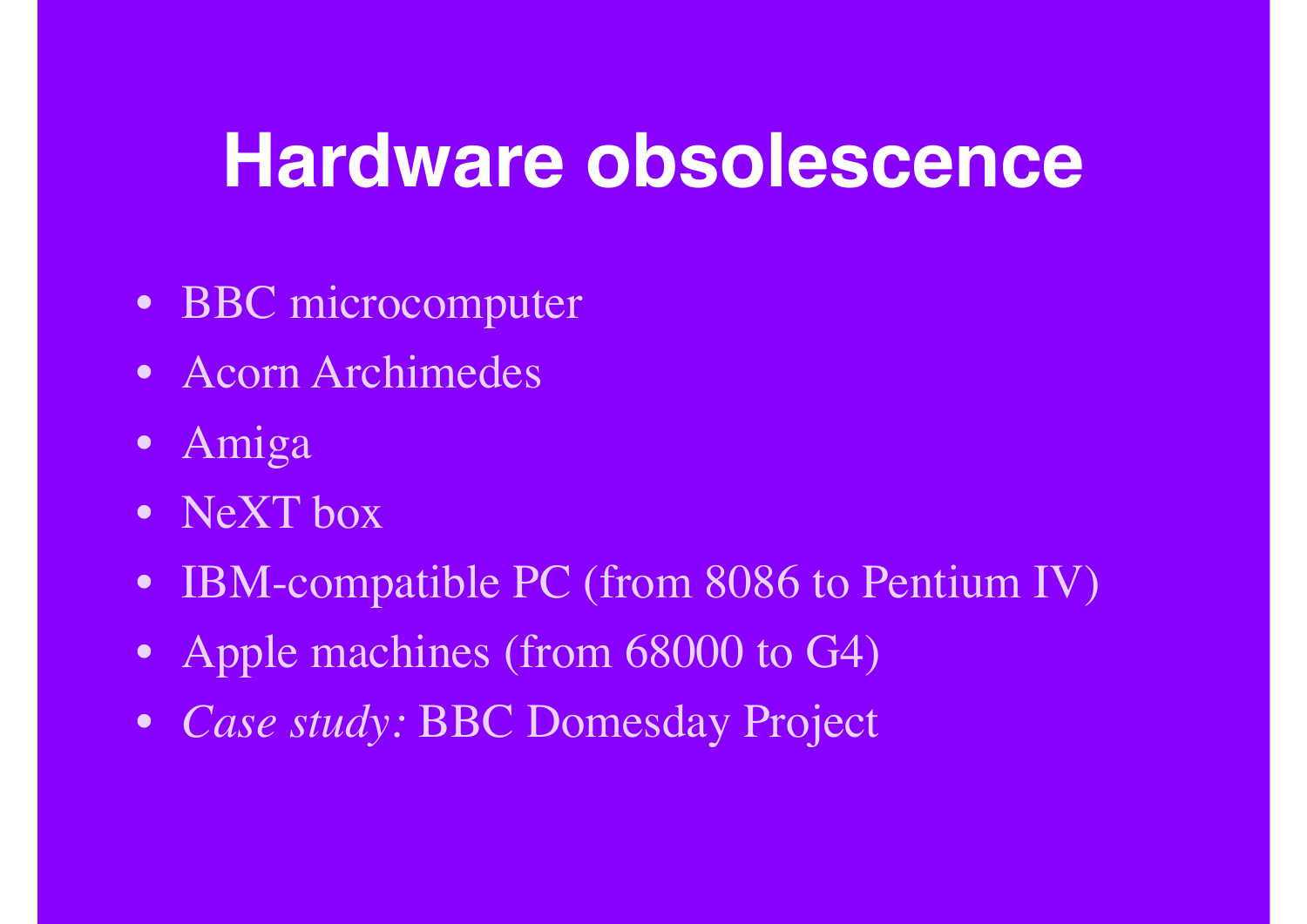### **Digital media formats**

- **• 8" (200mm) diskette, or floppy disk**
- **• 5.25" (130mm) floppy disc**
- **• 3.5" (90mm) floppy disk**
- **• Zip disks, Jaz disks, portable hard drives (SCSI /Firewire/USB 2)**
- **• Tape formats: DAT or DLT cartridges**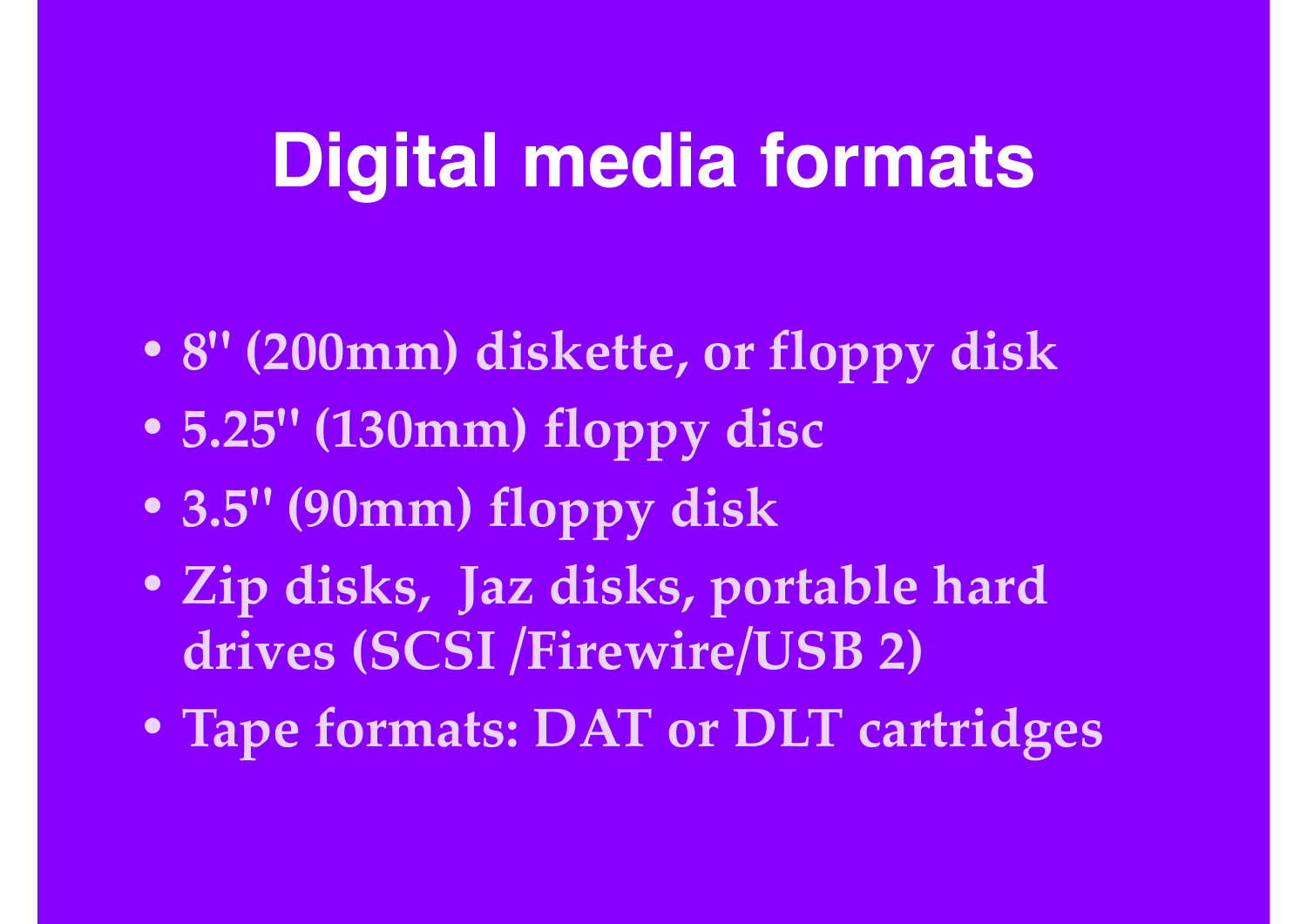## **Software obsolescence**

- **• IBM-compatible PCs**
	- **– DOS**
	- **– Windows 3.1**
	- **– Windows 95 and 98, NT, 2000, Me and now XP**
- **• Apple Macs**
	- **– System 6**
	- **– OS 7, 8 and 9**
	- **– OS X**
- **• Connector changes can have an impact !**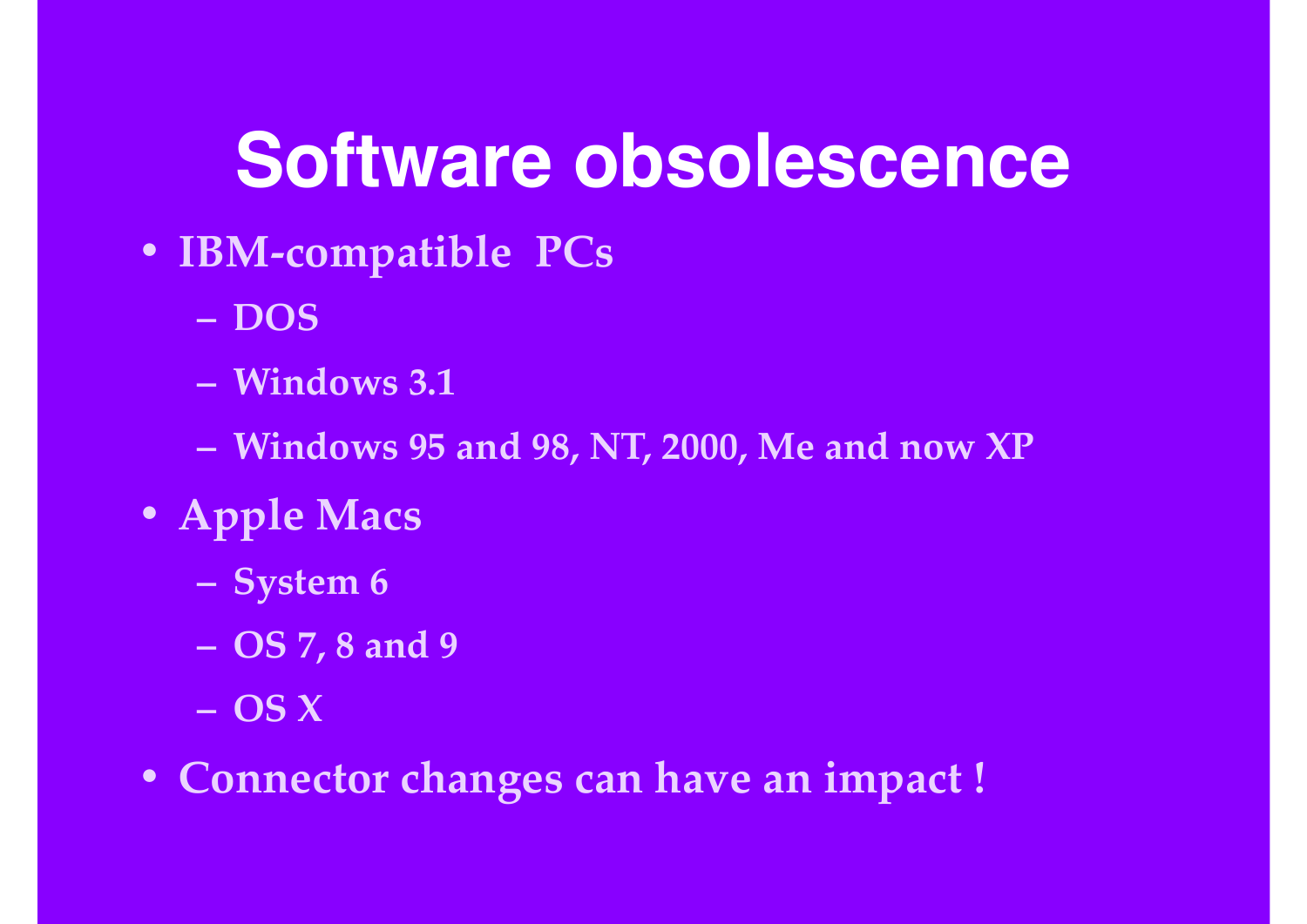#### **Degradation of storage media**

**• Magnetic media**

**Drop outs Substrate problems**

**Binder problems**

**Tape edits**

**• Optical media**

**Scratches to the playing surface Oxidation of the reflectant layer**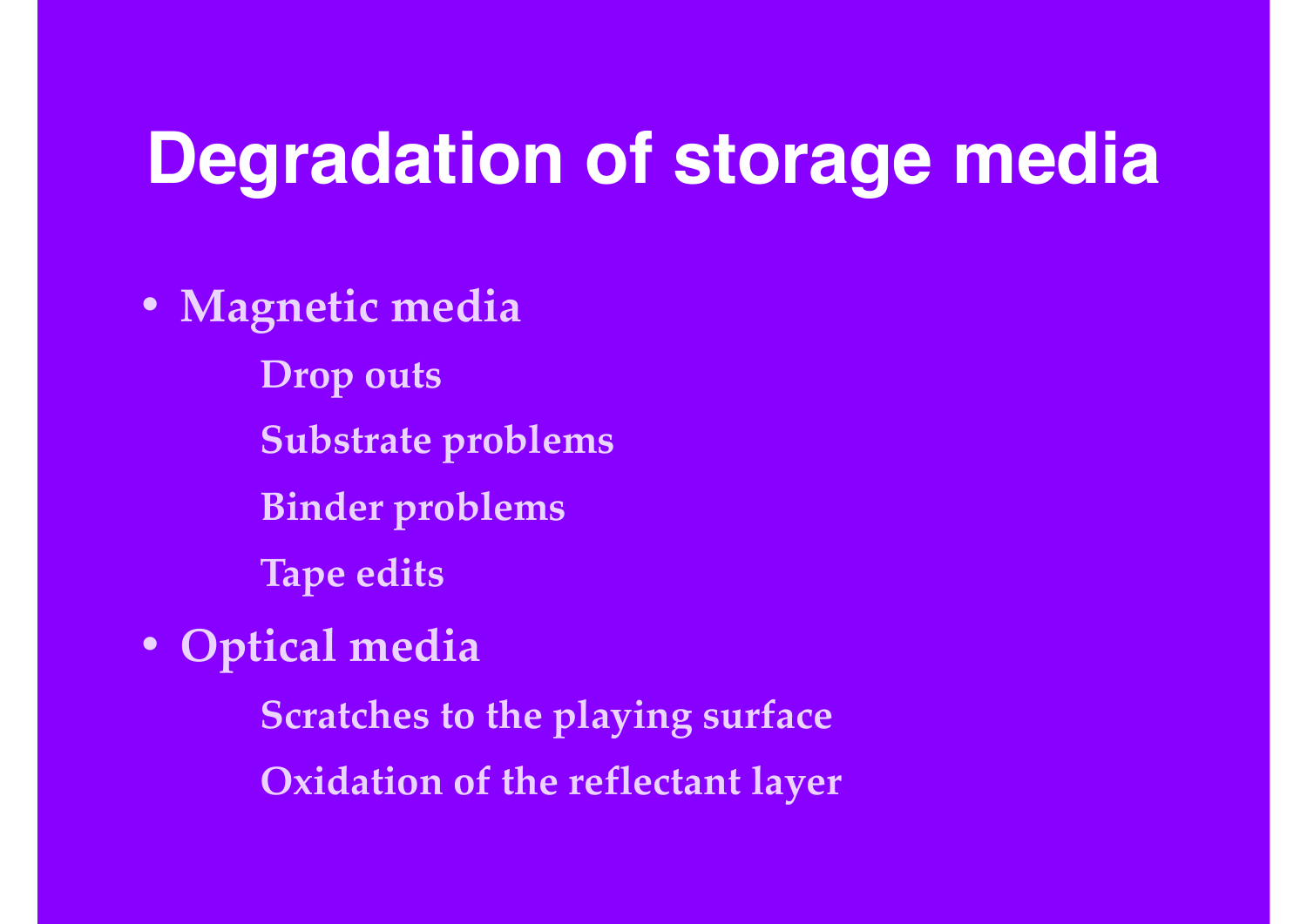## **Born-digital materials**

- With digitized analogue materials we still have the original
- With born-digital materials we are conserving the original, or a digital clone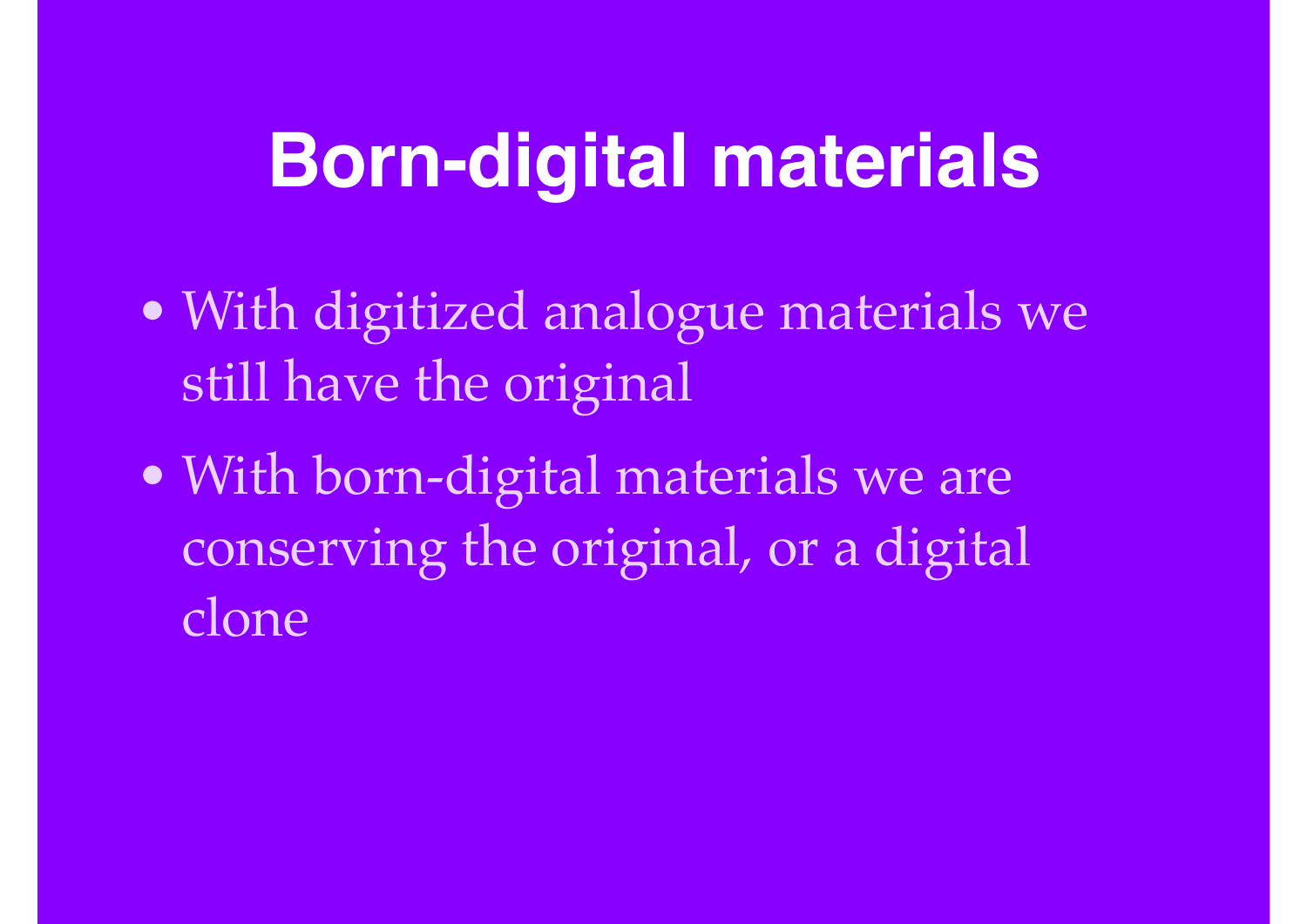#### Digital preservation

… the series of managed activities necessary to ensure continued access to digital materials for as long as necessary … beyond the limits of media failure and technological change.

Digital Preservation Coalition handbook (Jones and Beagrie)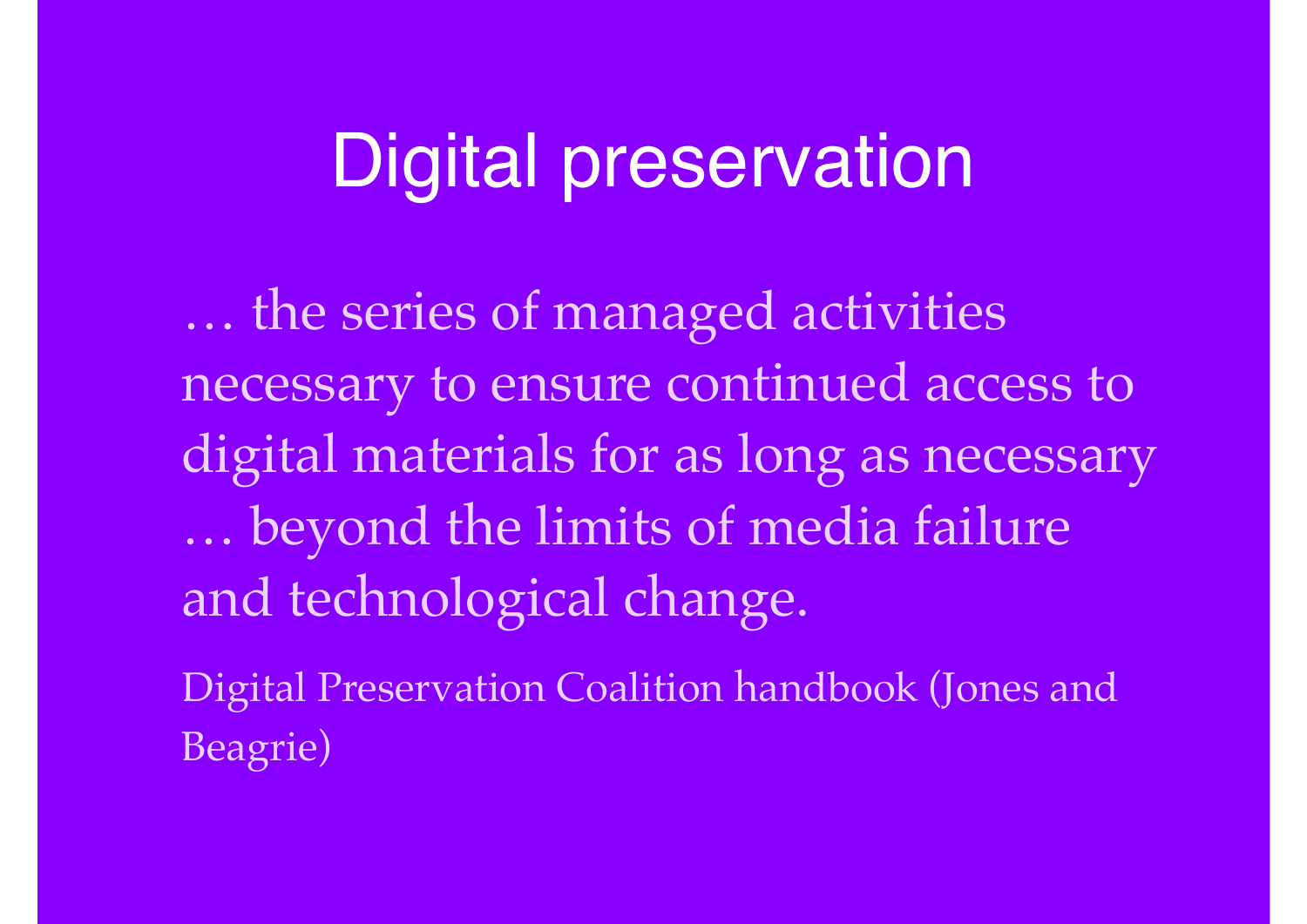### **Preservation strategies**

- **• Technology preservation**
- **• Data refreshing**
- **• Data migration**
- **• Emulation**
- **• Virtual envelopes**
- **• Data archaeology**
- **• Use of open standards**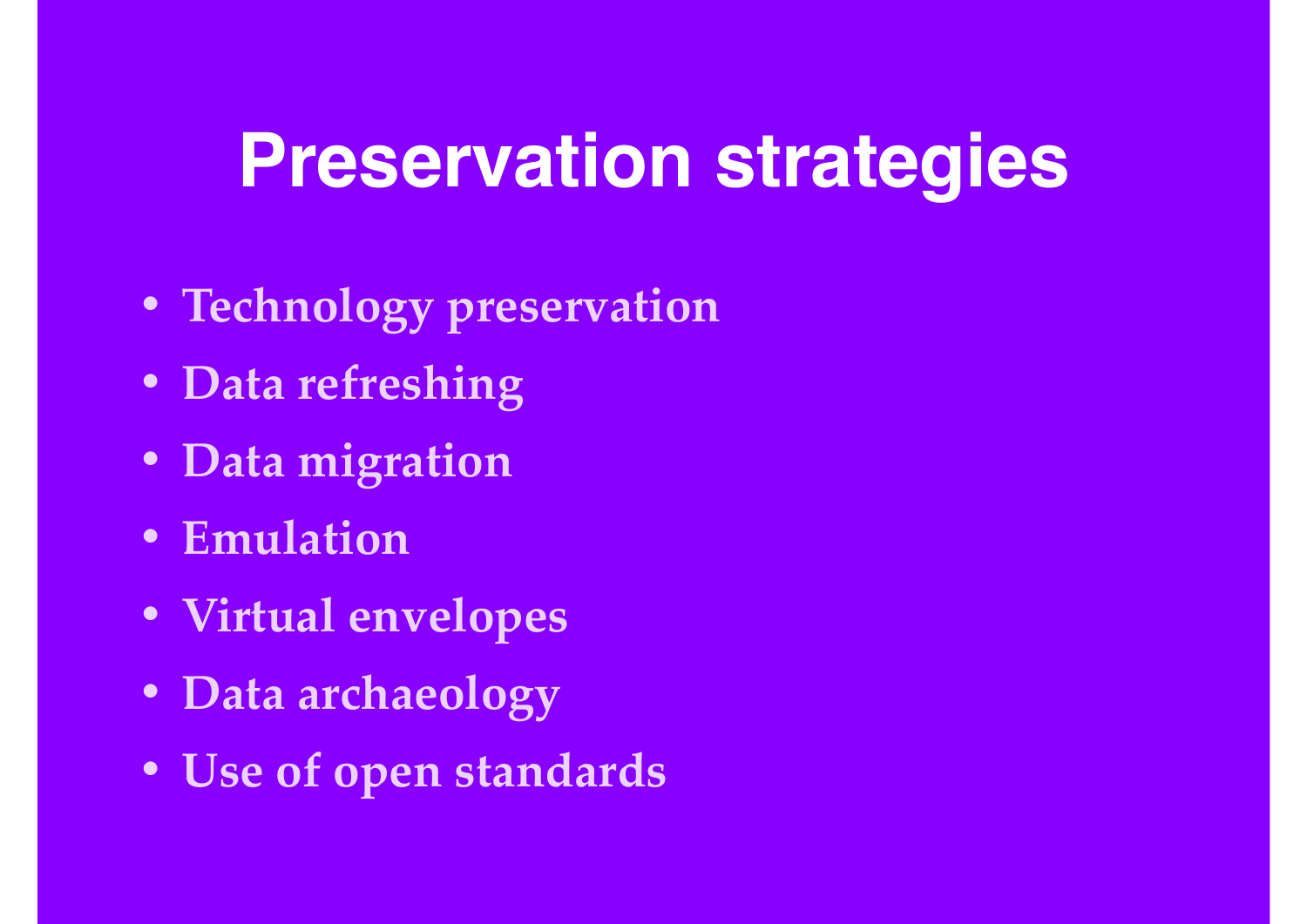### **Preservation strategies II**

- Print it out !
- Save in a simple common format
- Not a viable option for audio
- HD-ROM ??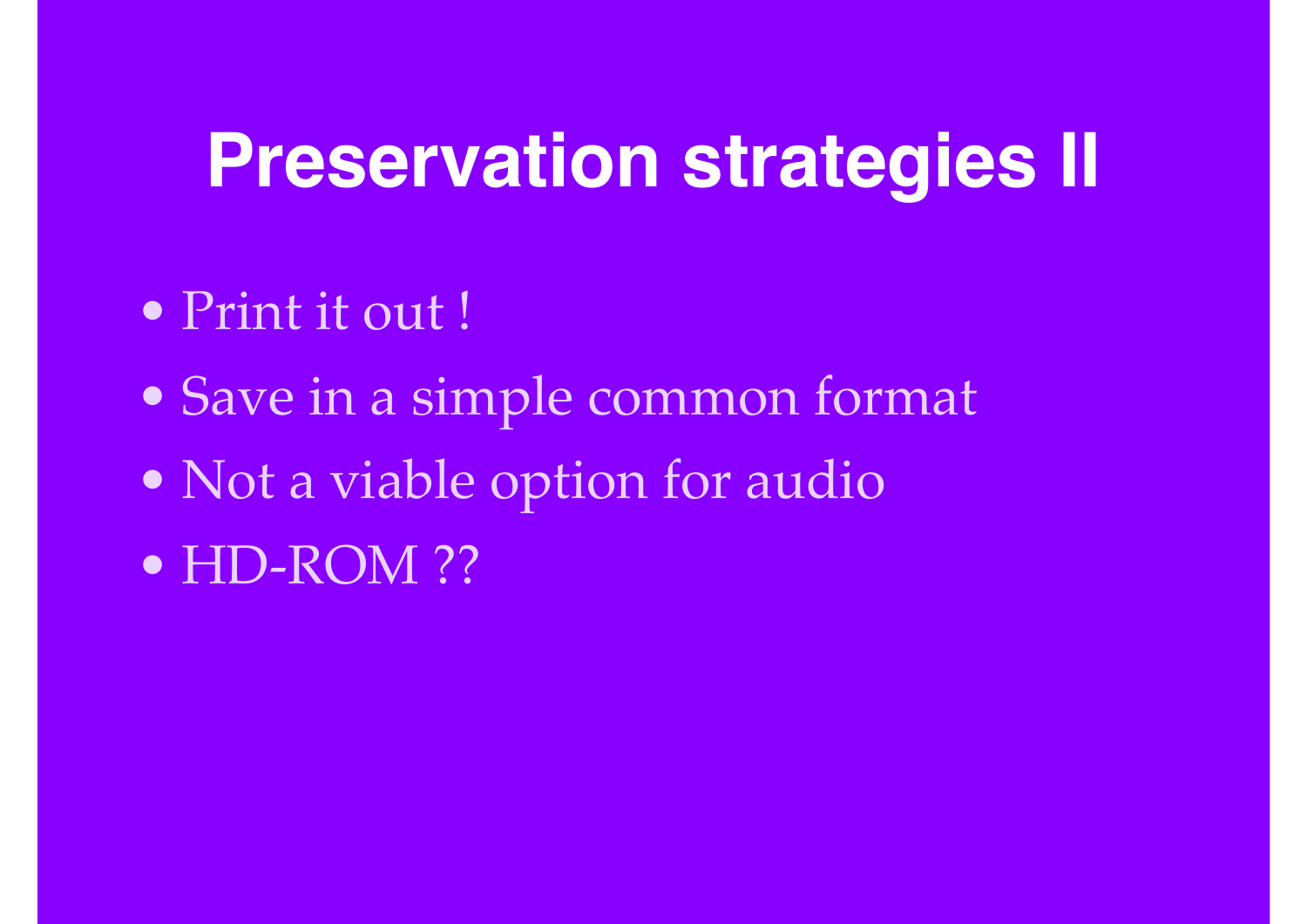# **Digital stores**

#### **• Metadata**

- **traditional catalogue data**
- **file format**
- **hardware and software required for replay**
- **origination/copying dates**
- **• Data pertaining to media and file formats**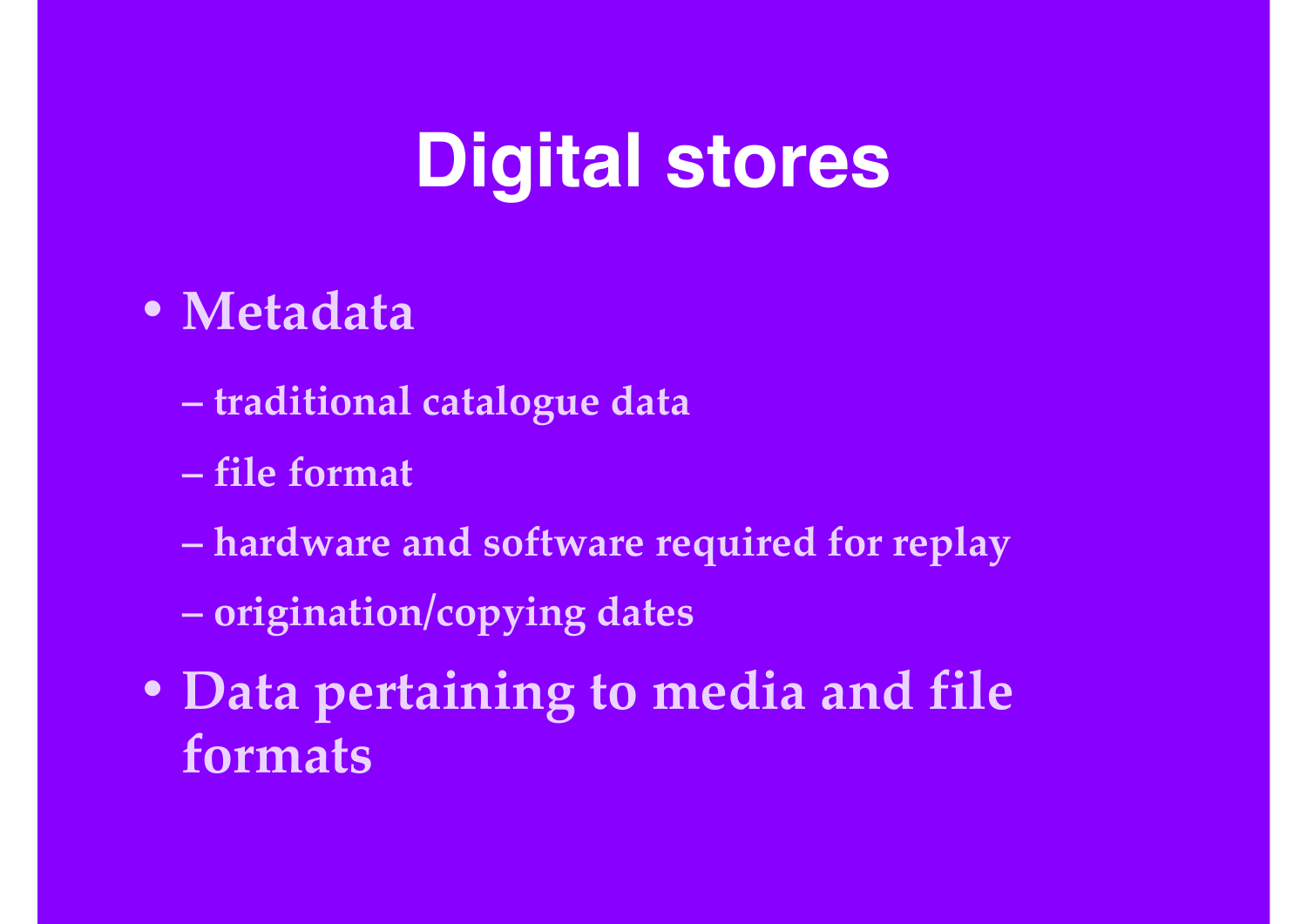# **Trusted Digital Repositories**

Defined as:

"… one whose mission is to provide reliable, long-term access to managed digital resources to its designated community, now and in the future."

(RLG-OCLC report entitled 'Trusted digital repositories: attributes and responsibilities', May 2002 .)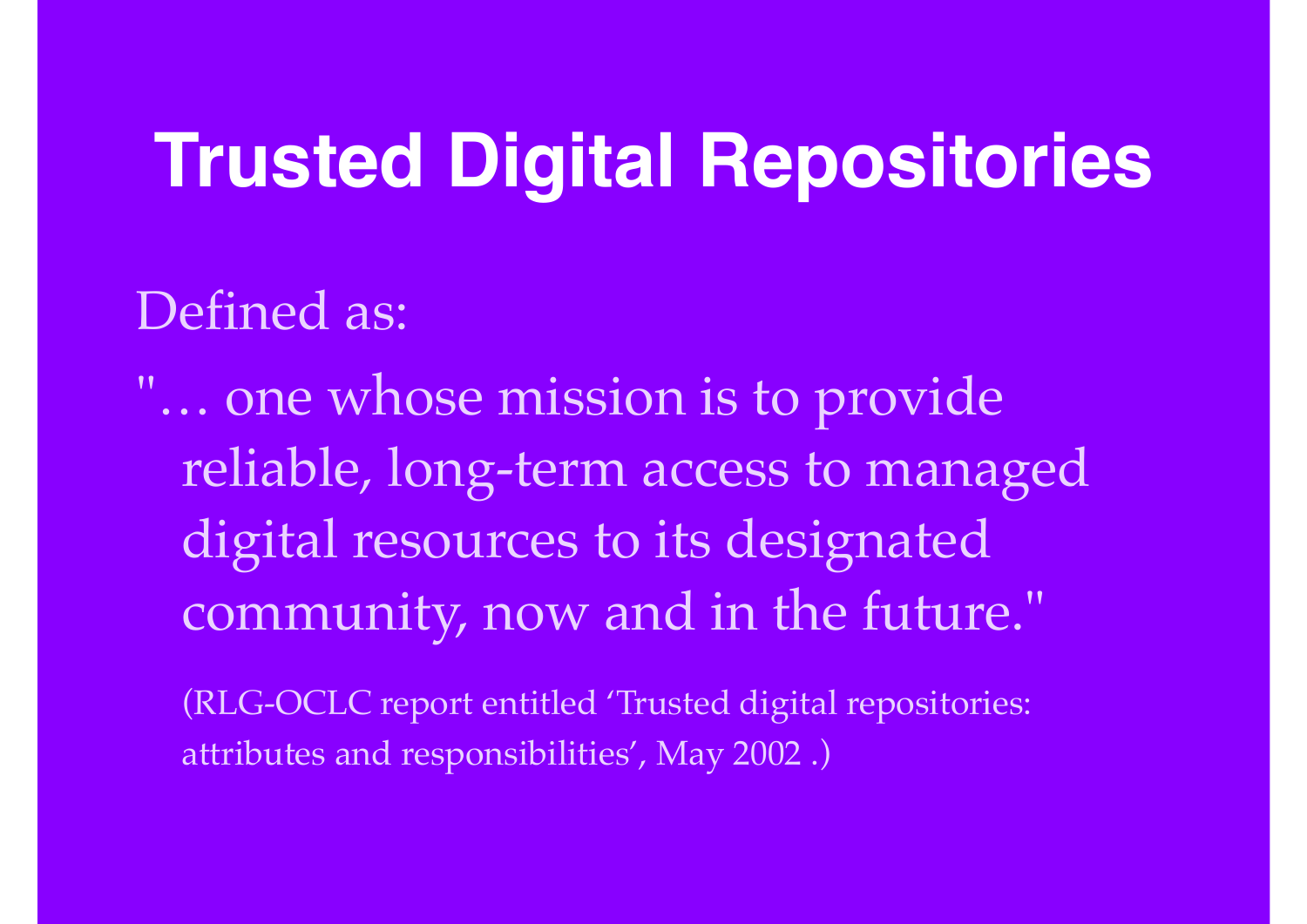### **Conclusion**

"It is an exercise in futility to try to pick the technological winner, for 'the latest' will be hopelessly outdated in ten years' time. What is necessary is a permanent strategy for handling perpetual change."

The archive as an ecosystem / Julia Martin and David Coleman (Journal of Electronic Publishing, April 2002)